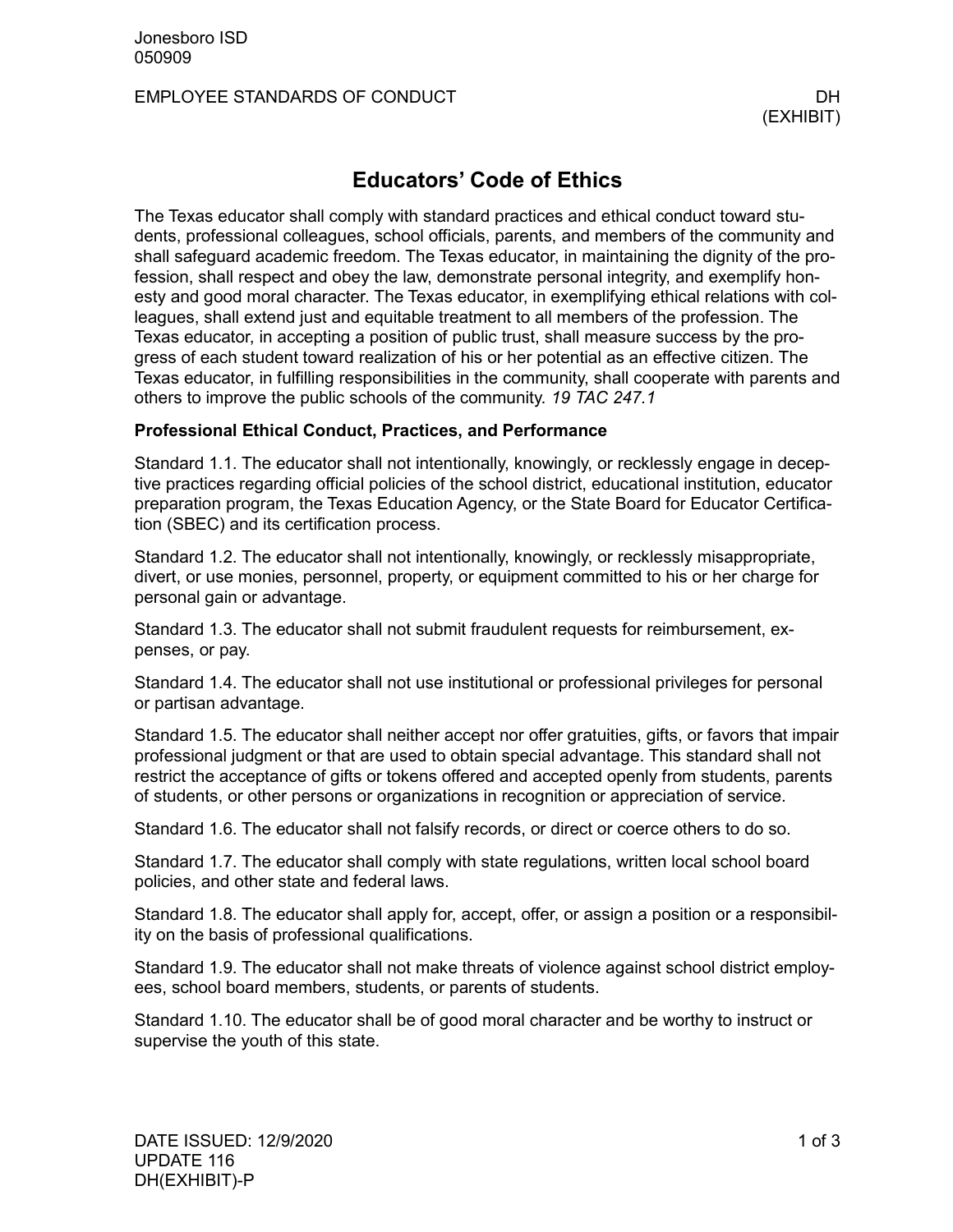## EMPLOYEE STANDARDS OF CONDUCT AND RESIDENCE OF A RESIDENCE OF A RESIDENCE OF A RESIDENCE OF A RESIDENCE OF A R

Standard 1.11. The educator shall not intentionally, knowingly, or recklessly misrepresent his or her employment history, criminal history, and/or disciplinary record when applying for subsequent employment.

Standard 1.12. The educator shall refrain from the illegal use, abuse, or distribution of controlled substances, prescription drugs, and toxic inhalants.

Standard 1.13. The educator shall not be under the influence of alcohol or consume alcoholic beverages on school property or during school activities when students are present.

### **Ethical Conduct Toward Professional Colleagues**

Standard 2.1. The educator shall not reveal confidential health or personnel information concerning colleagues unless disclosure serves lawful professional purposes or is required by law.

Standard 2.2. The educator shall not harm others by knowingly making false statements about a colleague or the school system.

Standard 2.3. The educator shall adhere to written local school board policies and state and federal laws regarding the hiring, evaluation, and dismissal of personnel.

Standard 2.4. The educator shall not interfere with a colleague's exercise of political, professional, or citizenship rights and responsibilities.

Standard 2.5. The educator shall not discriminate against or coerce a colleague on the basis of race, color, religion, national origin, age, gender, disability, family status, or sexual orientation.

Standard 2.6. The educator shall not use coercive means or promise of special treatment in order to influence professional decisions or colleagues.

Standard 2.7. The educator shall not retaliate against any individual who has filed a complaint with the SBEC or who provides information for a disciplinary investigation or proceeding under this chapter.

Standard 2.8. The educator shall not intentionally or knowingly subject a colleague to sexual harassment.

### **Ethical Conduct Toward Students**

Standard 3.1. The educator shall not reveal confidential information concerning students unless disclosure serves lawful professional purposes or is required by law.

Standard 3.2. The educator shall not intentionally, knowingly, or recklessly treat a student or minor in a manner that adversely affects or endangers the learning, physical health, mental health, or safety of the student or minor.

Standard 3.3. The educator shall not intentionally, knowingly, or recklessly misrepresent facts regarding a student.